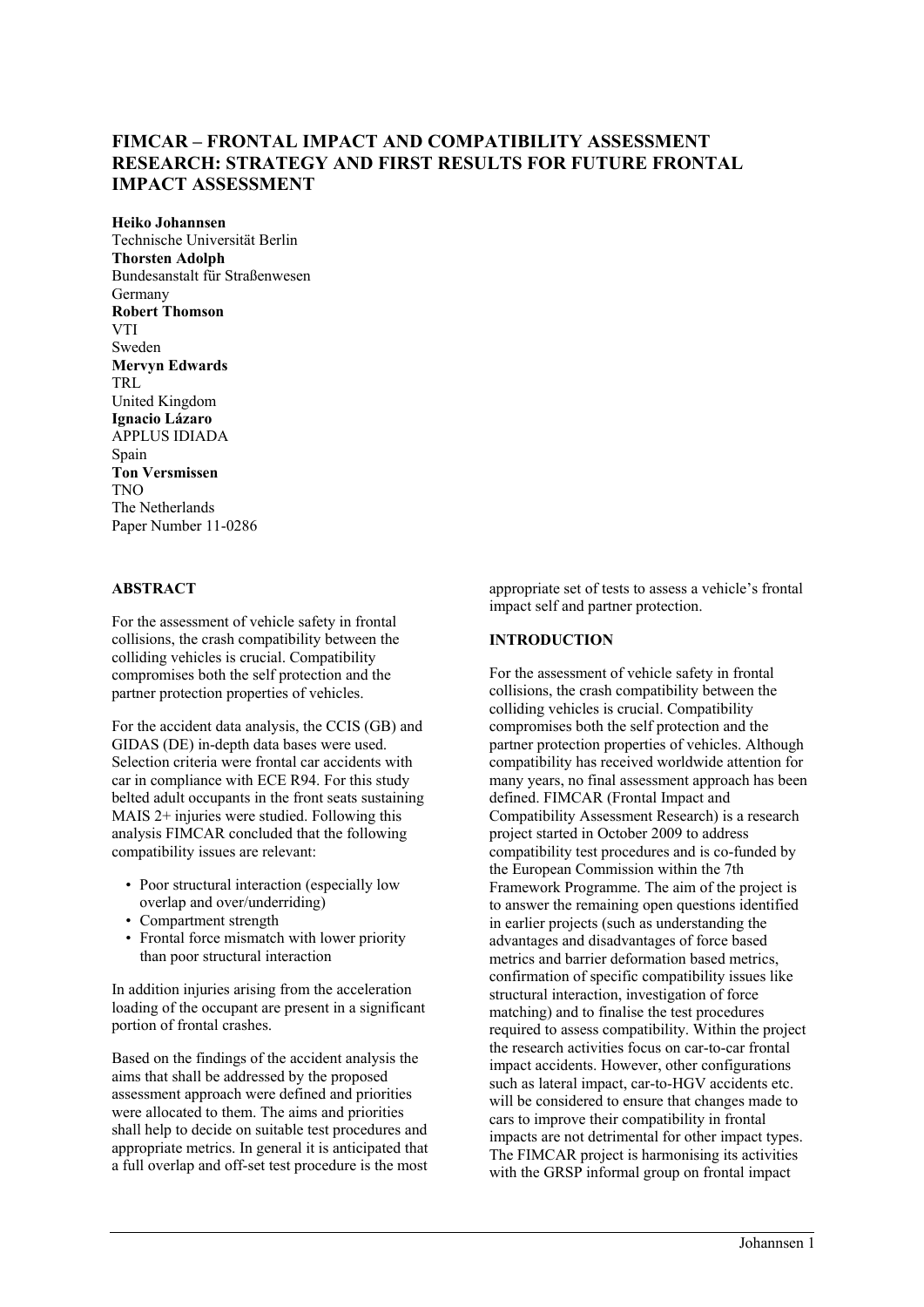and cooperating with EUCAR to address relevant stakeholders.

### **ACCIDENT ANALYSIS**

Over the past twelve years, since the introduction of the European frontal impact legislation and Euro NCAP, the frontal impact crashworthiness of cars has improved significantly.

The objectives of the accident analysis were:

- To determine if compatibility issues identified in previous studies [1, 2] are still relevant in the current vehicle fleet.
	- o structural interaction
	- o frontal force matching
	- o compartment strength (in particular for light cars)
- To determine the current nature of occupant injuries and injury mechanisms

The analysis was performed in two parts. Firstly, an overall analysis was performed, using data that could be analysed statistically, to investigate compartment strength issues, occupant injury patterns and injury mechanisms. Secondly, a detailed case analysis was performed, using all data available including photographic evidence, to investigate structural interaction and frontal force / compartment strength matching issues.

To ensure that the results of the work were relevant to the current fleet only cars which were compliant with UNECE R94 or had an equivalent safety level (i.e. new cars) were selected for the analysis.

## **Data Sample**

The accident data bases used for this study were:

- UK Cooperative Crash Injury Study (CCIS)
- German In-Depth Accident Survey (GIDAS)

The following criteria were used to select the data samples used in this study:

- Car involved in significant frontal impact
- UNECE Regulation 94 compliant or equivalent safety level.
- Front seat adult occupants (i.e. over 12 years old).

The resulting data sample sizes are shown (Table 1). The reason that CCIS had more cases of interest than GIDAS is that CCIS uses a stratified accident sampling procedure which favours accidents in which there were fatal or serious injuries. The GIDAS sampling procedure is designed to produce a sample representative of the national data. Also, it should be noted that for an accident to be included in the CCIS study a newer car (not older than 7 years at the time of the accident) must have been

involved. The result of this is that the CCIS data sample does not represent the national data precisely. The main bias is that older occupants are over-represented slightly.

**Table 1. Number of occupants in CCIS and GIDAS data samples** 

| <b>Database</b> | Fatal | $MAIS2+$<br><b>Survived</b> | <b>MAIS1</b> |
|-----------------|-------|-----------------------------|--------------|
| <b>CCIS</b>     | 83    | 466                         | 1236         |
| <b>GIDAS</b>    | 16    | 155                         | 701          |

The following additional criteria were used to refine the data sample for the majority of the analyses:

- Occupant belted
- Occupant sustained a MAIS 2+ injury

## **Overall Analysis**

The overall characteristics of the data sets were investigated. The key finding from this work, for both CCIS and GIDAS data sets, was that there was a high proportion of fatal and MAIS 2+survived injuries in accidents with high overlap, i.e. >75% (Figure 1).



**Figure 1. Injury distribution by overlap for belted occupants** (Note: in CCIS narrow object impacts (poles and trees) are included in the '0' category whereas in GIDAS they are included in the '1-24%' category)**.** 

For the GIDAS data there is a higher proportion of fatal and MAIS 2+ survived injuries for low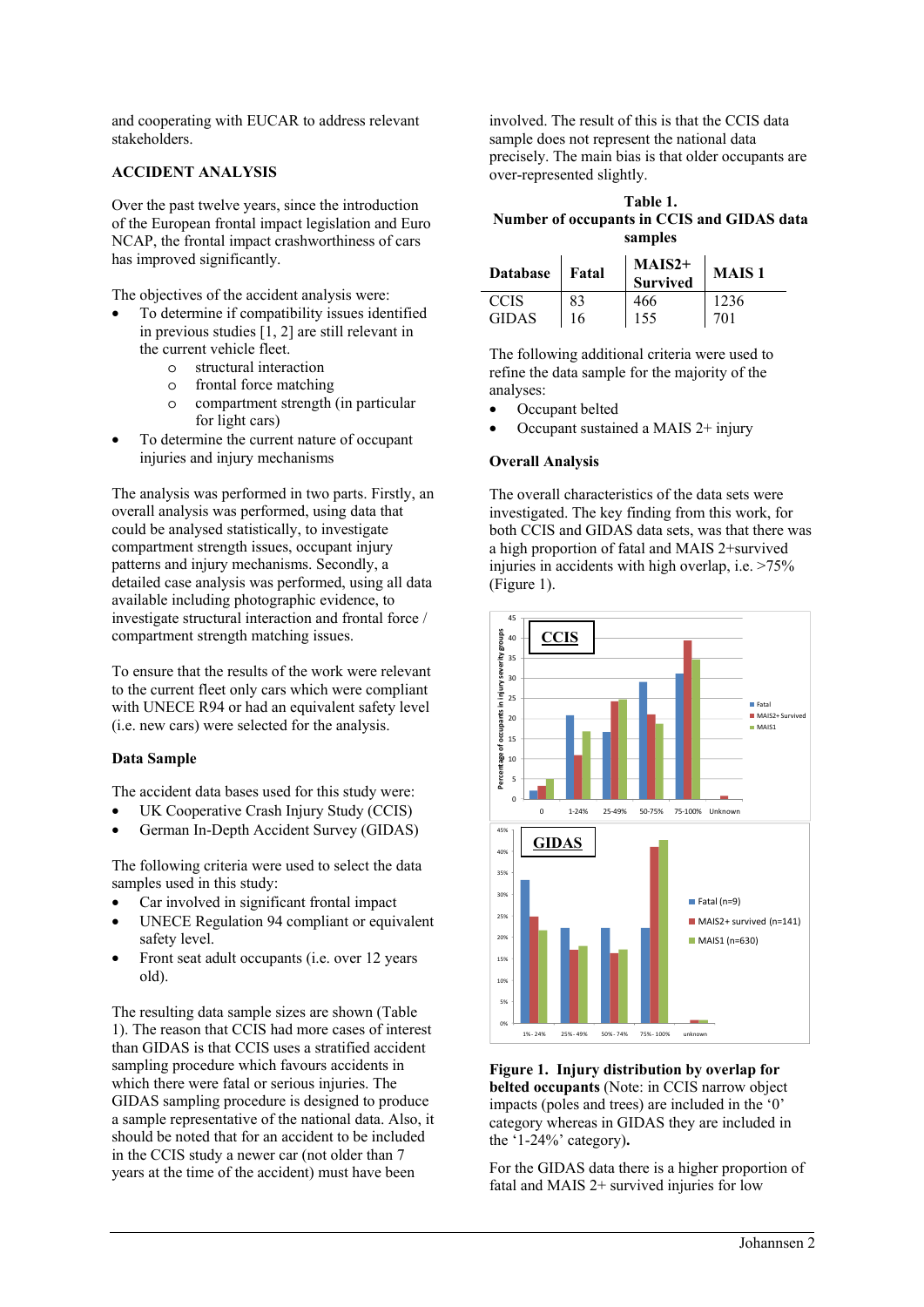overlap impacts (1-24%). However, the overlap definition in GIDAS refers to the amount of direct contact on the vehicle front, regardless of location. Thus many of the cases in the low overlap (1-24%) category are impacts with narrow objects such as trees. These impacts could be at the centre of the car.

Injury mechanisms and patterns were examined to investigate compartment strength issues. In both CCIS and GIDAS the accident investigators attribute each injury a causation code. For example, an occurrence of multiple rib fractures may be attributed a code relating to the seat belt, whilst a fracture to the tibia or fibula may be attributed to contact with the facia. For this investigation the causation codes were grouped into the six categories below:

- 'Restraint': relating to seatbelts and airbags, mainly caused by acceleration loading
- 'Contact no intrusion': relating to contact with an interior component of the occupant compartment with investigators determined had not intruded.
- 'Contact with intrusion': as above but the structure contacted has intruded.
- 'Non-contact': for injuries where no contact with any component was made, e.g. whiplash.
- 'Other object': relating to contact with another object inside or outside the vehicle such as unrestrained loads or an external object such as a tree.
- 'Unknown': cause could not be determined.



**Figure 2. Percentage of belted MAIS 2+ injured occupants with AIS 2+ injury attributed to injury causation category.** 

The percentage of belted MAIS 2+ injured occupants who had an AIS 2+ associated with each of the categories above was determined (Figure 2). The proportion of occupants with injuries categorised as 'contact with intrusion' can be used to give an indication of the size of the compartment strength problems because reduction of the intrusion would likely help mitigate these injuries. The percentage of MAIS 2+ occupants who had an AIS 2+ injury caused by 'contact with intrusion' was 25% for CCIS and 12% for GIDAS. Note: for CCIS this reduces to 16% if intrusion of less than 10 cm is classified as 'no intrusion'.

Further analysis was performed with the CCIS data to investigate the cause of the most severe injury received by the occupant, see Figure 3. This showed that for 22% of occupants, the most severe injury was attributed to 'contact with intrusion'. When this is compared with the 25% above it can be concluded that in the majority of cases when an occupant receives an AIS 2+ injury related to 'contact with intrusion' it is the most severe injury.



**Figure 3. Cause of most severe injury for belted MAIS 2+ occupants in CCIS data set (Note: a small number of occupants are counted twice as they have two most severe injuries by more than one cause).** 



**Figure 4. Distribution of 'most severe' injury by body region for MAIS 2+ belted occupants with their most severe injury caused by contact with intrusion.** 

For CCIS additional analysis was performed to investigate the injury patterns for injuries with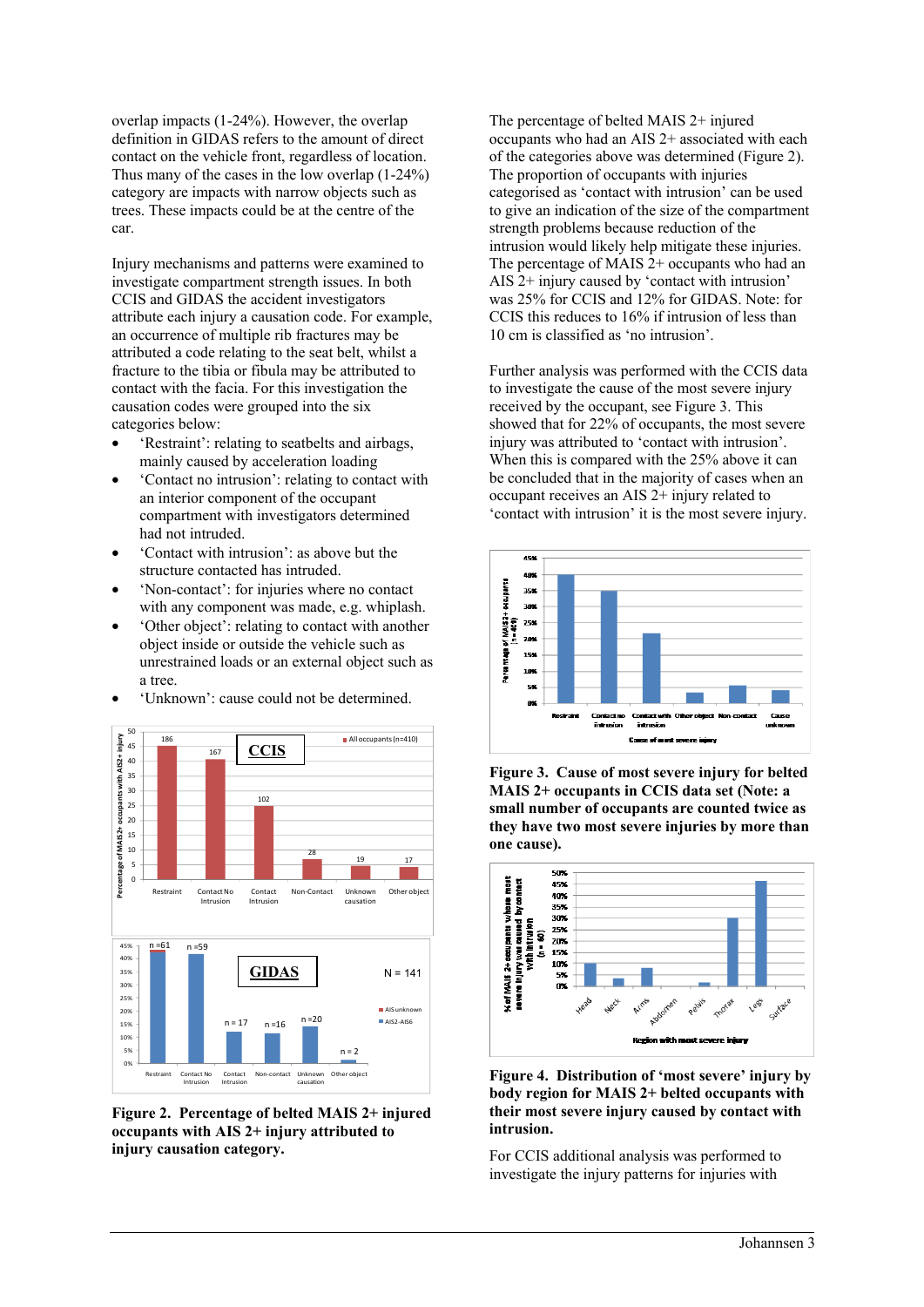specific causes. It was found that for occupants whose most severe injury was caused by 'contact with intrusion,' the injury was mainly to the legs with some to the thorax (Figure 4).

For occupants whose 'most severe' injury was attributed to the 'restraint system', the injury was mainly to the thorax (62%) with some to the arms (21%) (clavicle fractures). Similarly for occupants whose most severe injury was attributed to 'contact' no intrusion' the injury was mainly to the legs  $(42%)$  with some to the arms  $(30%)$  and thorax  $(12\%)$ .

Further analysis was performed to investigate the nature of the injuries received by the occupant overall. It was found that the body region most frequently injured at the AIS 2+ level was the thorax for both CCIS and GIDAS (Figure 5).



## **Figure 5. Percentage of belted MAIS 2+ injured occupants with AIS 2+ injury to body region.**

For CCIS this was closely followed by arm and leg injuries. For GIDAS this was closely followed by head, arm and leg injuries. It should be noted that for fatally injured occupants the CCIS analysis showed a high frequency of head injury. The arm injuries were often clavicle fractures.

Other analysis found that:

As the overlap of the accidents increased the proportion of injuries attributed to the 'restraint system' increased and the proportion caused by 'contact with intrusion' decreased.

- A higher proportion of older occupants sustained fatal and MAIS 2+ injuries compared with other occupants indicating that they have a greater risk of injury. This was particularly the case for elderly occupants  $($  > 60 years old).
- Casualties in collisions with HGVs and objects sustained a higher proportion of fatal and MAIS 2+ injuries compared with other collisions such as car-to-car. This indicates the more injurious nature of HGV and object type collisions.

## **Detailed case analysis**

In order to understand whether compatibility issues such as structural interaction and frontal force / compartment strength matching were still present in the current vehicle fleet, a detailed case analysis was necessary. This was because these types of compatibility problems can only be identified through a detailed analysis which includes examination of photographic evidence of both vehicles.

The analysis was performed using CCIS data only because it was only for this data set that there were a sufficient number of relevant cases. The analysis was performed at an occupant level and divided into two parts, an analysis of fatal cases and an analysis of MAIS 2+ survived cases. For each part of the analysis, cases were divided into ones where intrusion was present and ones where intrusion was not present. The main reason for this was that it was only for the cases where there was intrusion present in at least one vehicle that it could be determined definitely whether or not a frontal force / compartment strength problem was present. This is because for cases with no intrusion in either vehicle it is known that the vehicles have absorbed the impact energy in their frontal structures. Hence the frontal force and compartment strength levels were not exceeded at least for that particular accident case. Similar arguments apply for structural interaction. When there is compartment intrusion it can be argued that improved structural interaction could increase the energy absorption efficiency of the front-end structures and consequently reduce the intrusion. When there is no intrusion, improved structural interaction will change the compartment deceleration pulse but it cannot be determined definitely if this would help mitigate occupant injury.

The results of the fatal and the MAIS 2+ survived analyses are shown in Figure 6 and Figure 7 respectively. For fatal casualties, structural interaction problems were identified in 19 out of 48 cases  $(40\%)$ . However, it is only in 12 of these cases where there was intrusion (25%) that it can be said definitely that improved structural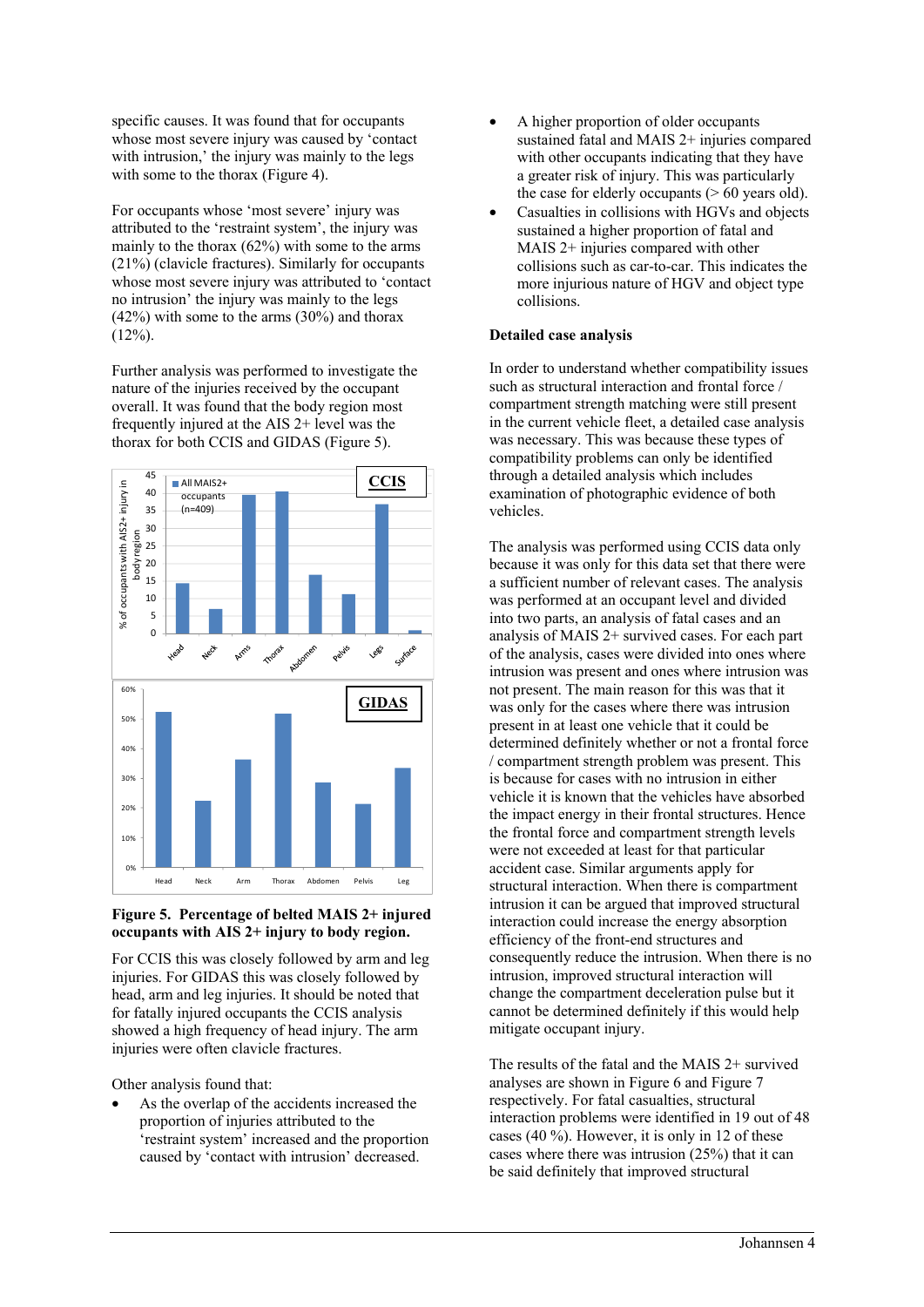interaction would have improved the safety performance of the car. Frontal force / compartment strength problems were identified in 4 cases (8%) which indicates that this is much less of an issue then structural interaction. However, it should be noted that poor structural interaction may mask frontal force / compartment strength matching problems. It is interesting to note the high proportion of high severity cases for which the vehicle's deformation was so great that it masked any compatibility issue that may have been present.

For MAIS 2+ survived casualties structural interaction problems were identified in 36 out of 100 cases (36 %). However, only 12 of these cases (12%) were in the presence of intrusion. As for the fatal cases, few frontal force / compartment strength problems were identified.

In summary this indicates that structural interaction is still a major problem and frontal force / compartment strength is much less of an issue. However, it should be noted that poor structural interaction may mask frontal force / compartment strength matching problems. The main structural interaction problems were determined to be override and low overlap.



**Figure 6. Identification of compatibility issues for fatal cases.** 



**Figure 7. Identification of compatibility issues for MAIS 2+ survived cases.**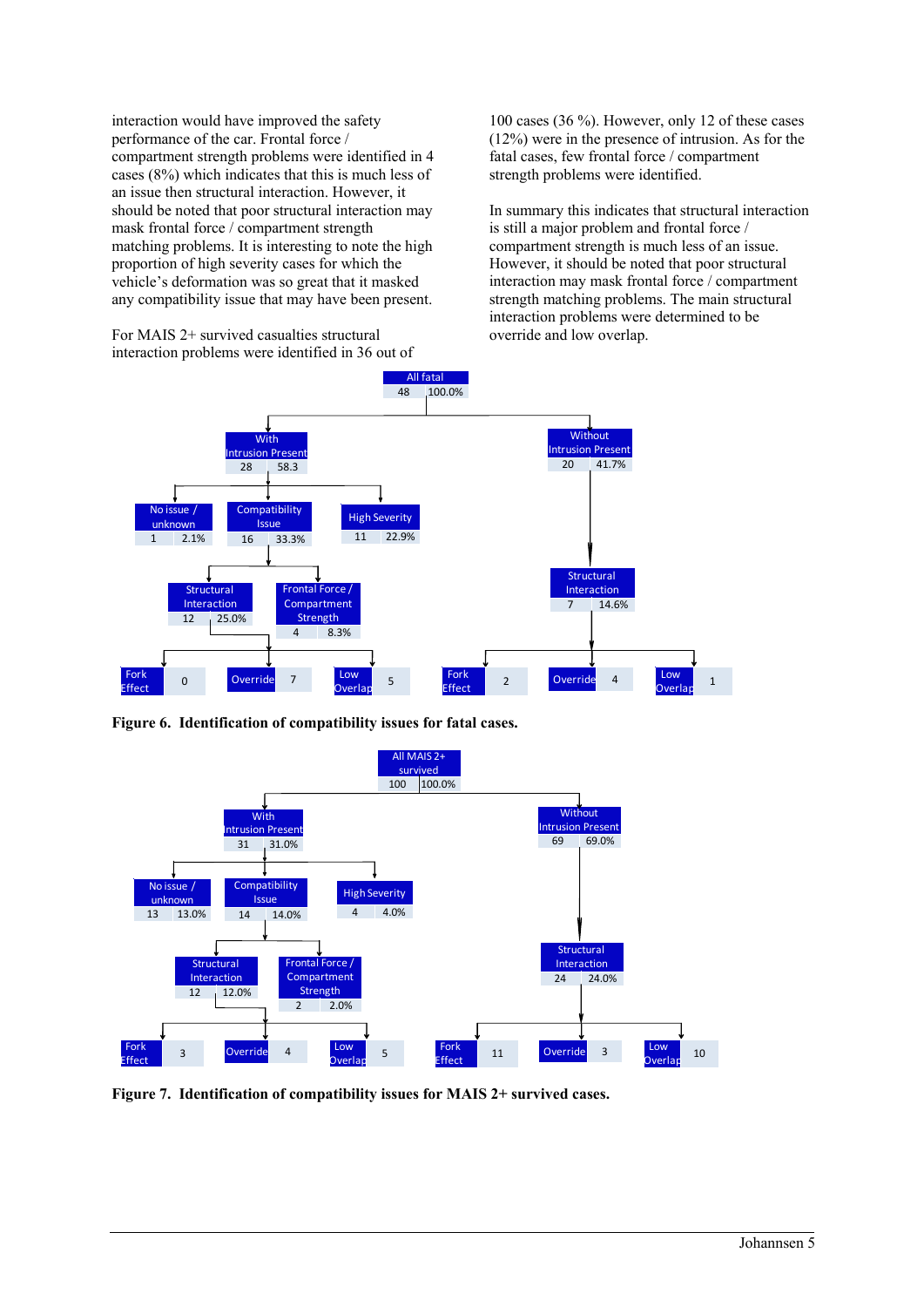### **Conclusions from Accident Analysis**

- Poor structural interaction between vehicles, in particular low overlap and over/underriding of car fronts, has been identified as an issue in the current vehicle fleet.
	- o Identified in 40% of fatal and 36% of MAIS 2+ injured cases. However, only in 25% of fatal and 12% of MAIS 2+ cases there was intrusion present and thus it can be said definitely that improved structural interaction would have improved the safety performance of the car.
- Frontal force / compartment strength mismatch between cars in the current fleet appears\* to be less of an issue than poor structural interaction. \*Note: structural interaction problems could be masking frontal force / compartment mismatch problems.
- Compartment strength of vehicles is still an issue in the current vehicle fleet especially in accidents with heavy good vehicles and objects.
	- o Proportion of belted MAIS 2+ injured occupants with AIS 2+ injuries caused by 'contact with intrusion' CCIS 25%, GIDAS 12%.
	- o When an occupant sustains an injury caused by 'contact with intrusion' in the majority of cases it is the most severe injury, often a leg or thorax injury but sometimes a head or arm injury.
- High proportion of fatal and MAIS2+ injuries in accidents with high overlap  $($ >75%)
	- o Proportion of injuries related to the 'restraint' increased with overlap whereas proportion of injuries caused by 'contact with intrusion' decreased.

## **FIMCAR PRIORITIES AND STRATEGIES**

The general aim of FIMCAR is to develop a frontal impact assessment approach addressing self and partner protection in order to decrease the injury risks in single and multiple vehicle accidents. For compatibility it is expected that compatible vehicles will deform in a stable manner allowing the deformation zones to be exploited even when different vehicle sizes and masses are involved.

An assessment approach consists of one or more assessment procedures. For the FIMCAR project it is likely that the assessment approach consists of a full overlap and an off-set assessment procedure according to the decisions of previous research (i.e., VC-Compat [1] and EEVC WG15 [2], IHRA [3]).

The FIMCAR members reviewed the previous research and updated the results with the recent

accident analysis. As a result the priorities of the project were to address structural interaction, high overlap collision types, and the risk of injuries arising from acceleration loading.

In order to address the under/over riding aspect of structural interaction structural alignment is considered as an important parameter. To address structural interaction a common interaction zone is needed. The US voluntary commitment for the common vertical interaction zone is considered as the base line. When looking at the accident case with over riding involving two identical vehicles load spreading, related to the vertical arrangement of the loadpaths, is also important. Load spreading in the horizontal direction is also an important factor for addressing small overlap cases. Strong cross beams help provide good interaction in accidents with narrow objects and cross beams extending outboard from longitudinal members can improve structural interactions in cases with small overlap at the corners.

Energy absorption management is needed for two purposes:

- To ensure that the impact energy is absorbed in the car's front-end structures without significant compartment intrusion
- To control the occupant compartment deceleration pulse.

The compartment integrity for single vehicle accidents and car-to-car accidents needs to remain in the current level. However, it is still unclear whether ECE R94 or Euro NCAP or both contribute to the current level of compartment integrity. It is likely that both contribute as ECE R94 tests the heaviest model of car whilst Euro NCAP tests the best-selling model but at a higher speed. According to the data analysed to date, there was no overrepresentation of intrusion cases with smaller vehicles. Thus it is not deemed critical to pay special attention on increasing compartment integrity for smaller cars, particularly if it creates additional test requirements.

In order to address the acceleration type injury issue a full overlap test in order to assess restraint capacity is proposed. In addition the combination of full frontal and off-set tests is meant to create two different pulses.

In summary the FIMCAR assessment approach shall aim at:

- Detecting appropriate structures in the common interaction zone
- Promoting good load spreading by larger force transmitting elements in the interaction zone and multiple load paths
- Keeping the compartment integrity at least at the current level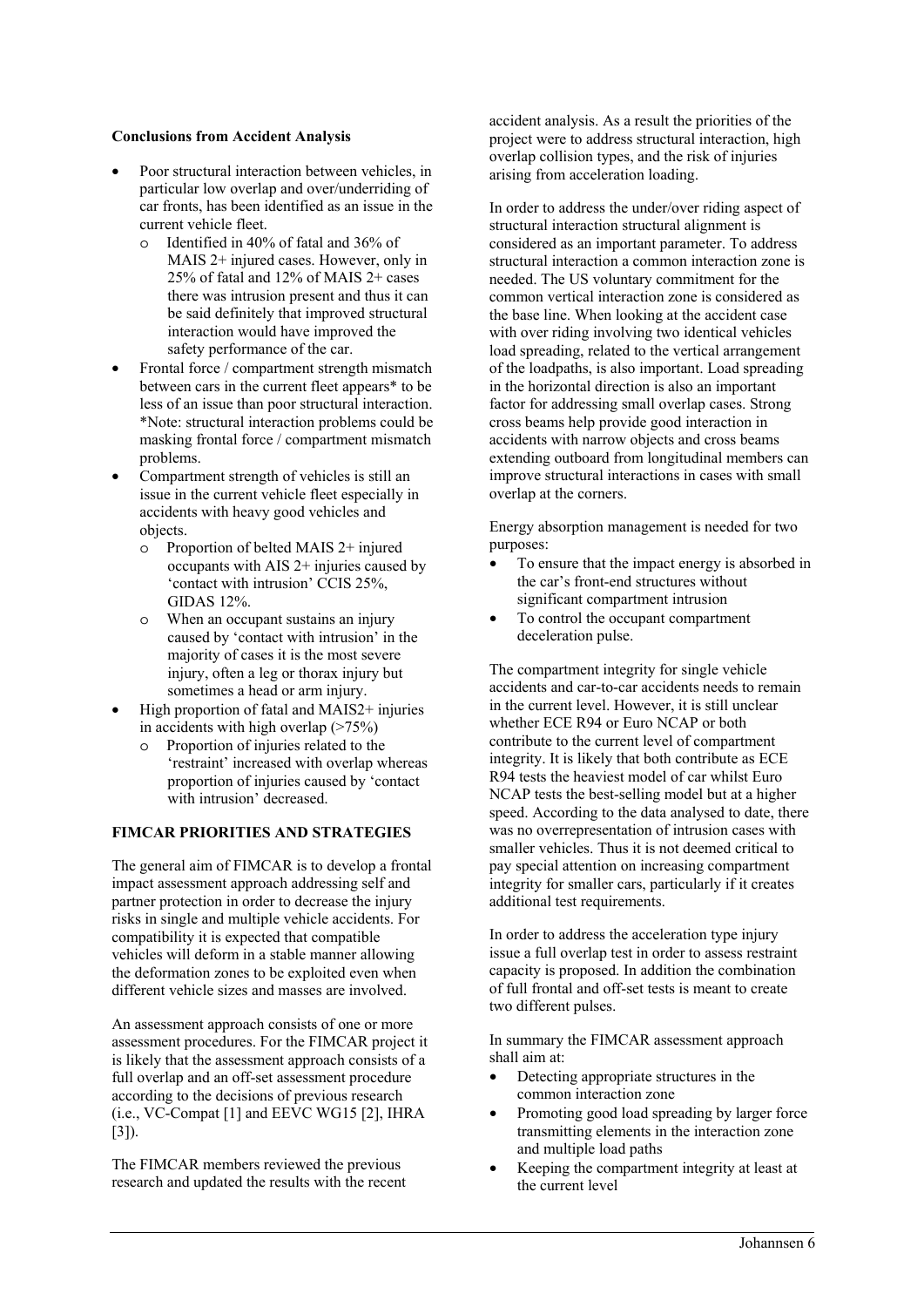- Promoting favourable compartment deceleration pulses in vehicle-to-vehicle accidents
- Producing a more severe occupant restraint system test
- Presenting a variety of pulses for restraint system testing and triggering of safety devices

For the evaluation of the different test candidates, amongst others, the following criteria will be used:

- Do the proposed metrics address the compatibility issues described above?
- Are appropriate pass / fail thresholds defined?
- Does the assessment result reflect real world performance?

## **ANALYSED TEST PROCEDURES**

The previous work in compatibility has identified the need for both a full width and an offset test procedure. In FIMCAR full width, offset and offset Mobile Deformable Barrier (MDB) test and assessment procedures are being developed.

## **Full Frontal Test Procedures**

In this chapter an overview of the status of current work to develop a full frontal test procedure is described. The main aim of this work is to develop a test procedure which can control a vehicle's structural alignment and to provide a severe deceleration pulse for the assessment of the restraint system.

Two types of full width test are being investigated a Full Width Rigid Barrier (FWRB) test and a Full Width Deformable Barrier (FWDB) test. For both tests, the use of Load Cell Wall (LCW) data to control the structural interaction characteristics of a vehicle by controlling the measured force distribution is being investigated. The current defacto standard for a LCW is one that consists of 125 mm square elements with the bottom row mounted with an 80 mm ground clearance (Figure 8).



**Figure 8. Overview of the specifications of the LCW (rows, columns, height of ground, Part 581 zone).** 

The FWRB test is conducted in many countries (USA, Canada, Japan, etc.) for both regulation and consumer testing programs. Test speeds range from 50 to 56 km/h. Instrumented Hybrid III dummies are typically used to measure occupant response.

The FWDB test has a 300 mm deformable element [4]. This barrier is currently only used in research applications and is not part of a regulation or consumer test procedure. Tests are conducted with Hybrid III dummies to assess occupant injury risk. Although essentially the same test configuration as the FWRB, the additional honeycomb is included to attenuate the initial contact with the barrier and introduce more shear forces within the vehicle structure. Past research shows that the deformable element reduces the influence of small, stiff structures such as protruding bolts, and the drivetrain loads on the barrier.

The FWRB has several advantages over the FWDB such as the LCW measures vehicles forces directly, i.e. they are not filtered by a deformable element. Probably, the main advantage is that the FWRB is effectively already a defacto worldwide standard test. In contrast to this the FWDB has advantages over the FWRB test. These include that the FWDB is more representative of real world accident especially in initial stage of impact which is important for sensing of the crash for restraint system triggering. The engine dump loading is also attenuated, so it is easier to make an assessment of vehicle structural loading. Furthermore, the deformable face can help detect Secondary Energy Absorbing Structures (SEAS) and hence assess them because the deformable face 'reaches' into the vehicle and allows these structures to load the wall even though they may not be in direct contact with it. In addition items such as protruding bolts and towing eyes are less likely to influence LCW measurements. There is also the possibility to assess horizontal structures (bumper beams). On the other hand the possible risk of load spreading due to deformable face can be counted as a disadvantage.

For both the FWRB and FWDB tests metrics to assess a vehicle's ability to apply loads in a common interaction zone are being developed. The main aim of these metrics is to enforce vertical structural alignment because this is a first basic step to increase the compatibility of car crash outcomes. After a common interaction zone is defined, issues such as horizontal distribution or frontal force can be addressed.

The concept on which this development is based incorporates aspects of the US voluntary commitment for the improvement of the geometric frontal impact compatibility of Light Trucks and Vans (LTVs) [5];and the current investigations by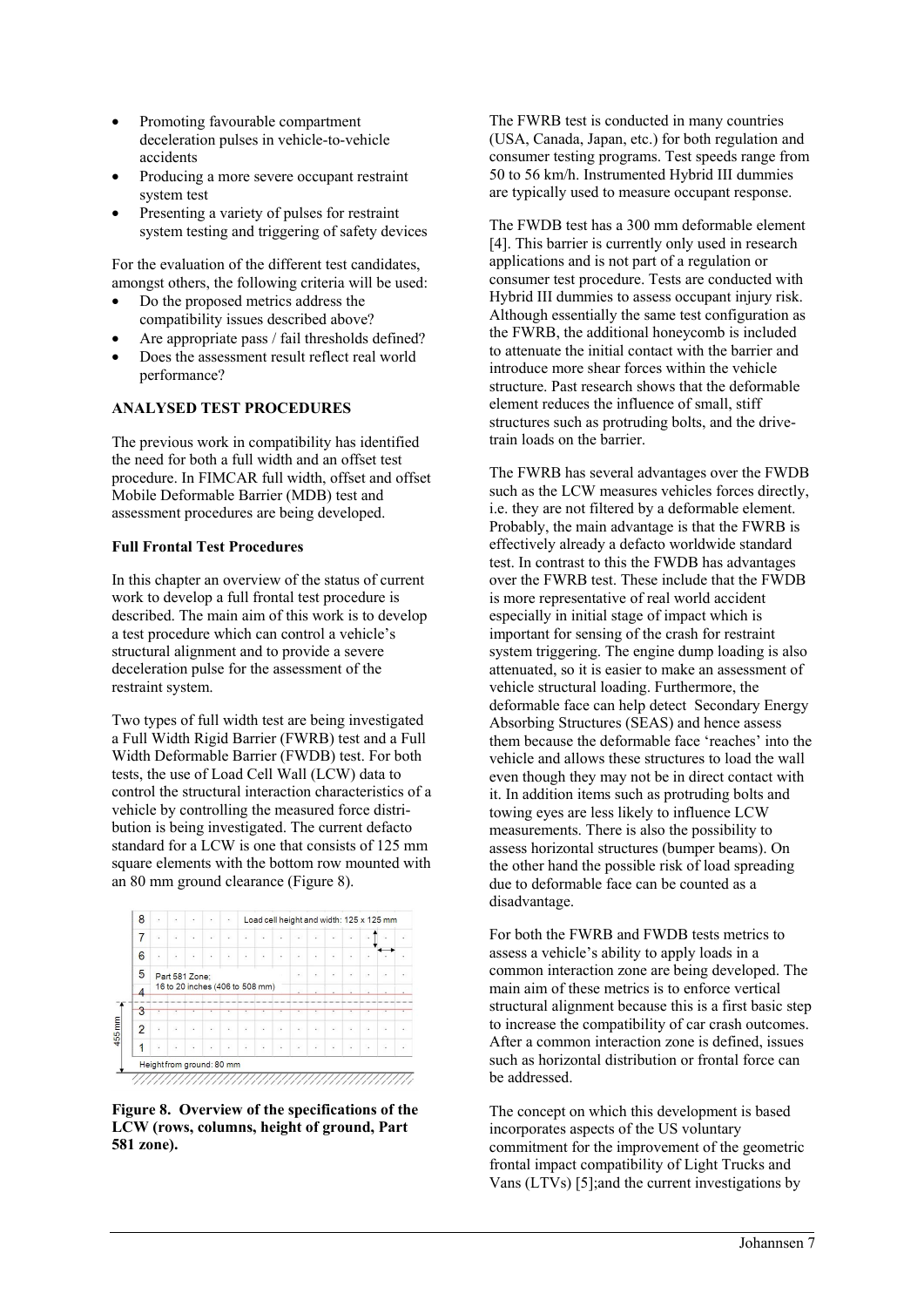Japan [6]. The concept was decided following the review of metrics developed previously, e.g. AHOF, homogeneity criterion. The aim of the US voluntary commitment is to ensure that LTVs have structure in alignment with a common interaction zone from  $16$  to  $20$  inches  $(406 - 508$  mm), further named as "Part 581 zone") measured vertically from the ground (Figure 8) to enable better interaction with cars. Current investigations by Japan are researching the feasibility of metrics which assess the forces measured in rows 3 and 4 of the load cell wall.

 **Metrics for FWRB tests** Test data from JNCAP, NHTSA and previous European projects were used to develop the metric proposals. A total of 54 vehicles which were previously tested in a full width test at a speed of 56 km/h were used. The structural geometrical information for these vehicles was available, although some of the results had to be adjusted to account for the different LCW ground clearances.

The approach for development was that the metric should be able to identify vehicles which had structures which were in a vertical alignment with the 'Part 581 zone' and those which did not. The level of vertical geometric alignment was assessed based on the two parts of Option 1 of the US voluntary commitment [5] as shown in Figure 9.

Next metrics and associated performance limits were developed based on the LCW force measured in rows 3 and 4 to give the best correlation possible with the assessment of the vehicle made using the

US voluntary agreement approach 'Option 1' (PEAS alignment).

OPTION 1a: The light truck's primary frontal energy absorbing structure shall overlap at least 50 percent of the 'Part 581 zone'.

OPTION 1b: AND at least 50 percent of the light truck's primary frontal energy-absorbing structure shall overlap the Part 581 zone.

OPTION 2: If a light truck does not meet the criteria of Option 1, there must be a secondary energy absorbing structure (SEAS), connected to the primary structure, whose lower edge shall be no higher than the bottom of the Part 581 bumper zone.

### **Figure 9. Options from the US voluntary commitment explained [5].**

To ensure that the metrics assessed the vehicle's structure only and not 'engine dump' loading, LCW data before the time when the engine loads the wall should be used. To fulfil this requirement, the metrics proposed were based on the loads measured in rows 3 and 4 of the LCW before the time when the LCW total force was 200 kN. For virtually all cars this approach ensured that there was little/no engine loading on the wall in the period of the impact that the metric assessed. In addition, this approach ensured that the metric developed was mass independent because all cars put at least 200 kN total load on the wall.



**Figure 10. Geometry of longitudinal member, bumper beam and subframe height, geometrical assessment according to US voluntary commitment and FWRB metric assessment for 24 different vehicles.**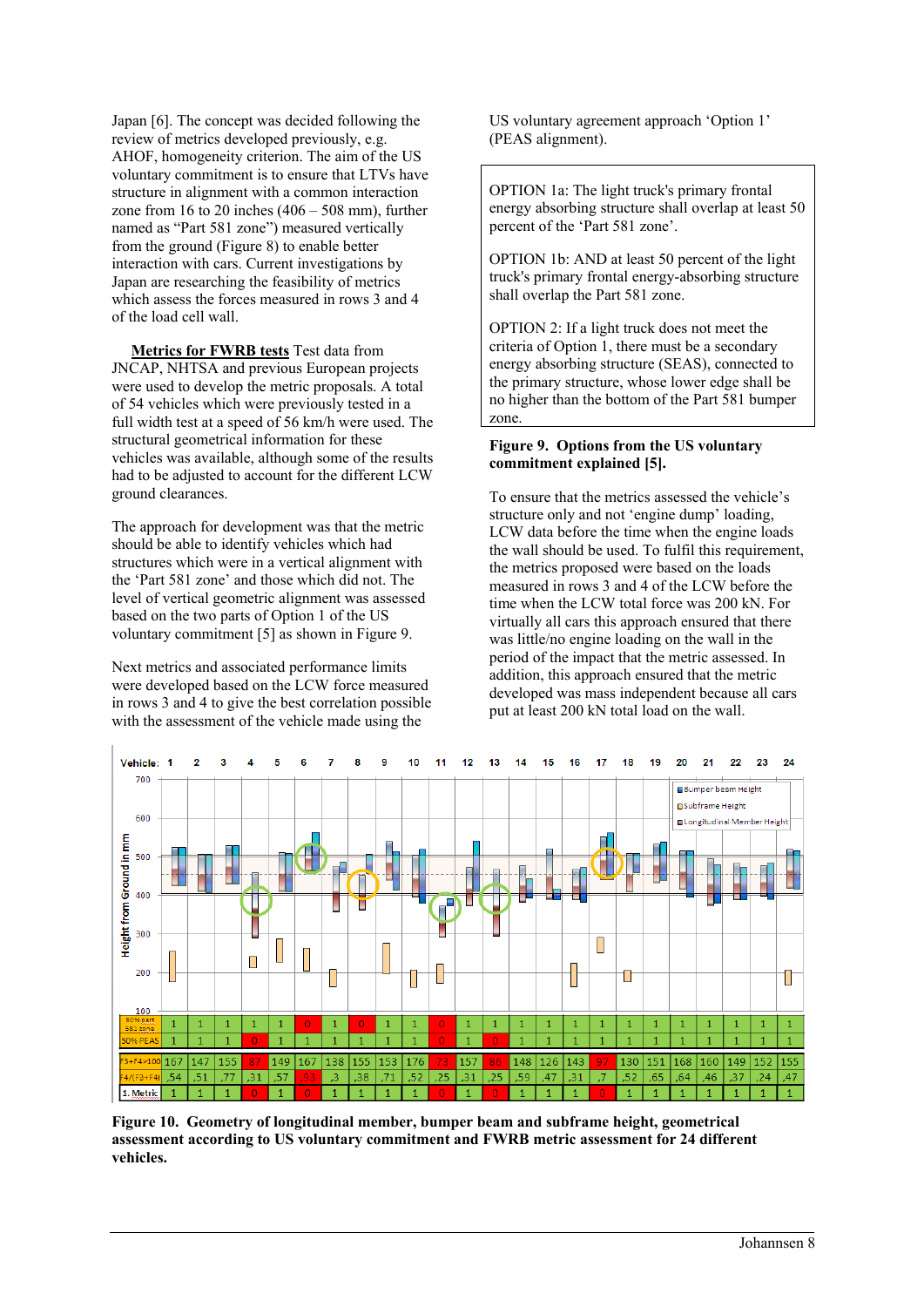The process for metric development is illustrated in Figure 10. The geometry of the longitudinal member, bumper beam and subframe height is shown for 24 vehicles in combination with a geometric assessment according to Option 1a (labeled as "50% part 581 zone") and Option 1b (labeled as "50% PEAS") of the US voluntary commitment. The values for the proposed FIMCAR metrics are shown (sum force of rows 3 and 4 shall exceed 100 kN before the time when the total LCW force is 200 kN, labeled "F3 + F4  $>$ 100" and sum force of row 4 divided by the sum force of rows 3 and 4 shall be between 0.2 and 0.8 labeled as " $F4/(F3+F4)$ "). It is seen that there was agreement between the geometric assessment and the metric assessment for all vehicles apart from vehicles 8 and 17 (marked with a yellow circle). However, these vehicles were borderline cases so it was deemed acceptable that there was not agreement in these cases.

Further analysis showed that the proposed metric was able to identify, in general, vehicle structures which had PEAS in alignment with the Part 581 zone and those that did not. However, some issues were identified which require further investigation. These included that some of the tested vehicles were borderline in terms of the geometric vertical alignment performance and may fail, depending on impact accuracy. Furthermore front end items which were felt to have little influence on crash compatibility such as the towing hook may partially influence the results.

Proposals for metrics which reflect Option 2 of the US voluntary commitment (to assess SEAS) still need to be developed but some possibilities are shown in Figure 11. These include an Over-Ride Barrier (ORB) test, evaluation of LCW force values at a later stage of the impact or an assessment from the off-set procedure. However, another important point is if the second stage should be offered just for vehicles with high PEAS (e.g. off-road vehicles) or for all vehicles, i.e. should there be an eligibility assessment for the second stage.



**Figure 11. Draft metrics for the FWRB and the FWDB test procedures.**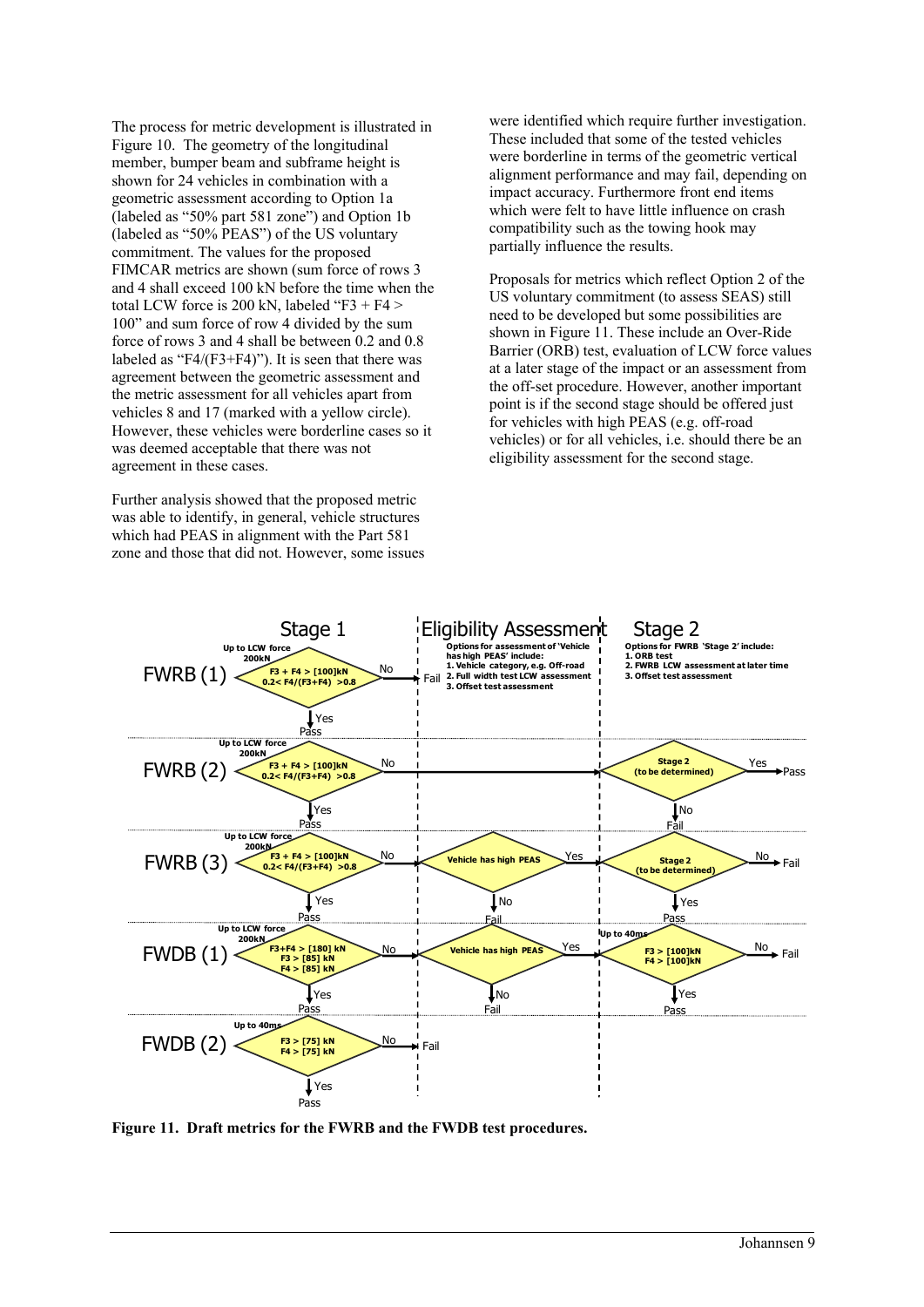**Metrics for FWDB tests** Data from VC-Compat, APROSYS, ACEA, BASt, DfT FWDB tests and associated structural geometric information were used to develop the metric (in total 17 tests). In general, the same approach was used as for the FWRB metrics. However, the advantage with the FWDB test is the attenuation of engine dump. Therefore metrics that assessed the vehicle at later stages of the impact could be developed (e.g. up to a time when the total LCW force is 400 kN or up to 40 ms).

Two different proposals for metrics have been made for the FWDB test (Figure 11). The first FWDB (1) consists of a two stage approach. In the first stage, up to the time when the total load cell wall experiences 400 kN, minimum forces of 180 kN are required to be measured in rows 3(F3) and 4 (F4). Additionally, a minimum force requirement of 85 kN in each of row 3 (F3) and 4 (F4) is required to assess the load distribution between rows 3 and 4. In the second stage, up to an impact time of 40 ms, the forces in rows 3  $(F3)$  and 4  $(F4)$ should be greater than 100 kN. This stage was developed to reflect the requirements of the US voluntary agreement 'Option 2' and check that if a vehicle's main structures are not in alignment with the Part 581 zone, then a secondary structure is. It still has to be decided whether or not an eligibility assessment should be required for stage 2. Possibilities for an eligibility assessment include a restriction that only categories of vehicles with high PEAS, e.g. off-road vehicles, should be eligible for a stage 2 assessment. An eligibility assessment would ensure that a standard car would have to align its PEAS (main structure) to meet the requirements of the metric and could not meet the requirements with a low PEAS which could lead to it been over-ridden in an accident.

The second proposed metric, FWDB (2), has just one stage, which assesses up to an impact time of 40 ms. For both these metrics a high correlation with the geometric assessment was reached in the development process.

#### **Load Cell Wall (LCW) specification and**

**certification** To use a LCW in a regulatory procedure specification and certification procedures are needed to ensure the LCW used is appropriate.

A collection of the specification data of LCWs used around the world has been performed to give an overview of the current status. From this minimum performance specifications will be defined. Examples these are overload capacity, off-axis error, non-linearity, hysteresis, cross axis sensitivity as well as resonant frequency and frequency response. Further specifications, e.g. the

determination of cross talk or the evaluation of wall flatness, are under discussion.

Calibration and certification methods will be based on existing protocols such as SAE J25-70 for load cell calibration. A static calibration method at the centre of the load cell to assess mean axis sensitivity, non-linearity and hysteresis will be proposed. In addition, the off-axis loading error will be assessed (Figure 12). However, at this stage it is considered unlikely that a dynamic test will be necessary.



**Figure 12. Off-axis loading of a load cell.** 

Further investigations to complete the specification and certification procedures are ongoing. These will include investigation of issues such as whether or not the overall flatness of the LCW should be specified and if so what the limits should be.

### **Conclusion of Full Width Test Procedure**

Based on the concept of 'force in a common interaction zone' initial proposals for metrics to control a vehicle's structural alignment have been developed for both the FWRB and FWDB tests. However, further work is required to develop these metrics further to choose the most appropriate one. This includes the choice of type of test, i.e. with a rigid or deformable face. In addition the test speed needs to be determined.

Work to develop a specification and certification procedure for a LCW suitable for regulatory purposes has begun.

### **Off-set Test Procedure**

The main objectives of the off-set test procedure are to address structural alignment, load spreading issues, compartment integrity and the restraint system issues (different test pulses).

The current ECE R94 barrier face and the PDB (Progressive Deformable Barrier) as proposed by France in previous projects were the main candidates. Previous research indicated that load cell measurements in off-set tests do not result in appropriate assessment of the load distribution. Following that the decision was taken to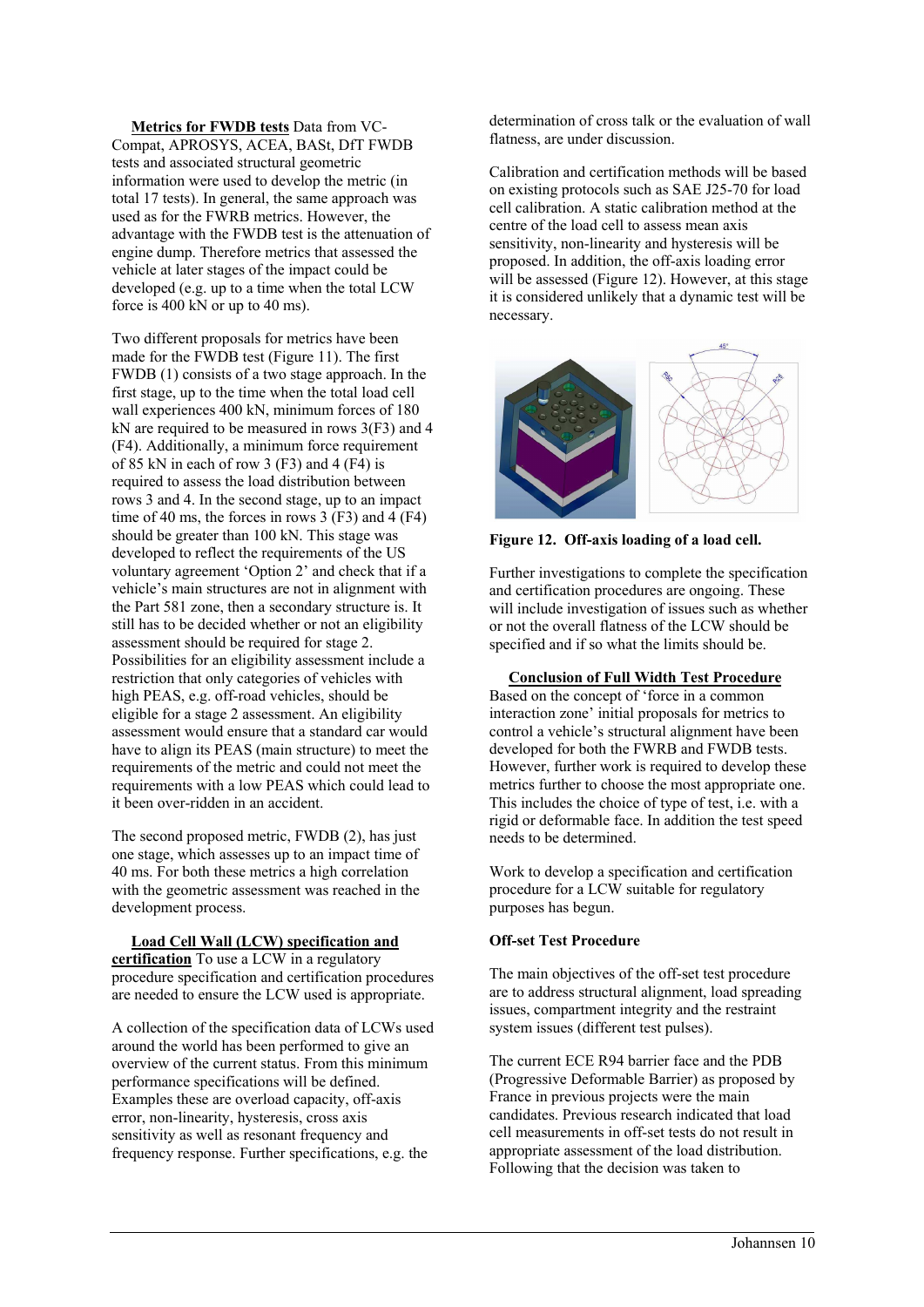concentrate on the PDB and to assess barrier face deformation.

The test severity needs to be defined taking into account sufficient compartment strength requirements. The best way to assess test severity for this aim is to use the deformation energy expressed by EES (energy equivalent speed). The proposed test procedure shall ensure a level of EES comparable to the today's EES level (observed in ECE R94 and Euro NCAP test conditions), therefore the PDB test speed is fixed at 60 km/h. The details of the test procedure are described in [7].

The PDB test is a 50 percent overlap off-set test which uses measurements from a progressive deformable barrier to assess car's compatibility in terms of partner and self protection [8]. This barrier is currently only used in research applications and is not part of a regulation or consumer test procedure.



## **Figure 13. R94 and PDB geometrical comparison.**

The 50 percent overlap and the barrier characteristics allow the PDB to identity the main structures involved in the frontal crash. Geometrical data from previous European research projects shown that the main structures of the vehicles will interact with the PDB. Figure 13 shows the interaction areas for the PEAS and SEAS in both, R94 and PDB barriers.

The barrier stiffness increases with depth and has upper and lower load levels to represent an actual car structure. The progressive stiffness of the barrier has been designed so that the Equivalent Energy Speed (EES) for the vehicle should be independent of the vehicle's mass. The use of a PDB barrier should thus harmonise the test severity among vehicles of different masses by encouraging lighter vehicles to be stronger without increasing the force levels of large vehicles.

The key data used in a PDB test is the post-crash deformations of the barrier. A 3-D image of the barrier is recorded in the computer and the depth and distribution of the deformations are used to assess the vehicle's compatibility characteristics.

Metrics assessing the depth and distribution of the barrier deflections are under development in FIMCAR. Instrumented HIII dummies are used to record the risk for occupant injuries.

The barrier is divided in the following three zones, each with a defined objective for evaluation.

- i) Upper [from 820 to 600 mm to the ground]: Area above the PEAS and SEAS structures. No significant longitudinal deformations are allowed in the zone.
- ii) Middle [from 600 to 350 mm to the ground]: Area for the location of the PEAS. Deformations of the barrier are required in this zone. Promoting the homogeneous deformations and controlling the longitudinal ones.
- iii) Lower [from 350 to 180 mm to the ground]: Area for the location of the SEAS. Deformations also allowed in this area. Promoting the homogeneous deformations of the zone and controlling the longitudinal ones.

The analysis within each zone does not consider the total width of the barrier, the extremities of the barrier are excluded. The zone width covers 150 mm from the barrier edge to a distance equal to the half of the vehicle width minus 100 mm (Figure) 14).



### **Figure 14. Barrier areas.**

The zones defined ensure the evaluation of the front structure over a wide range, taking into account compatibility issues such as small overlap. The following two criteria are obtained from the barrier digitalization. These parameters will be used to evaluate the partner protection of the vehicle. Longitudinal deformation (*d*): Robust statistics characterizing the deformation of the considered zone, taking a q-th percentile of the barrier longitudinal deformation (i.e. 99th percentile of the deformations).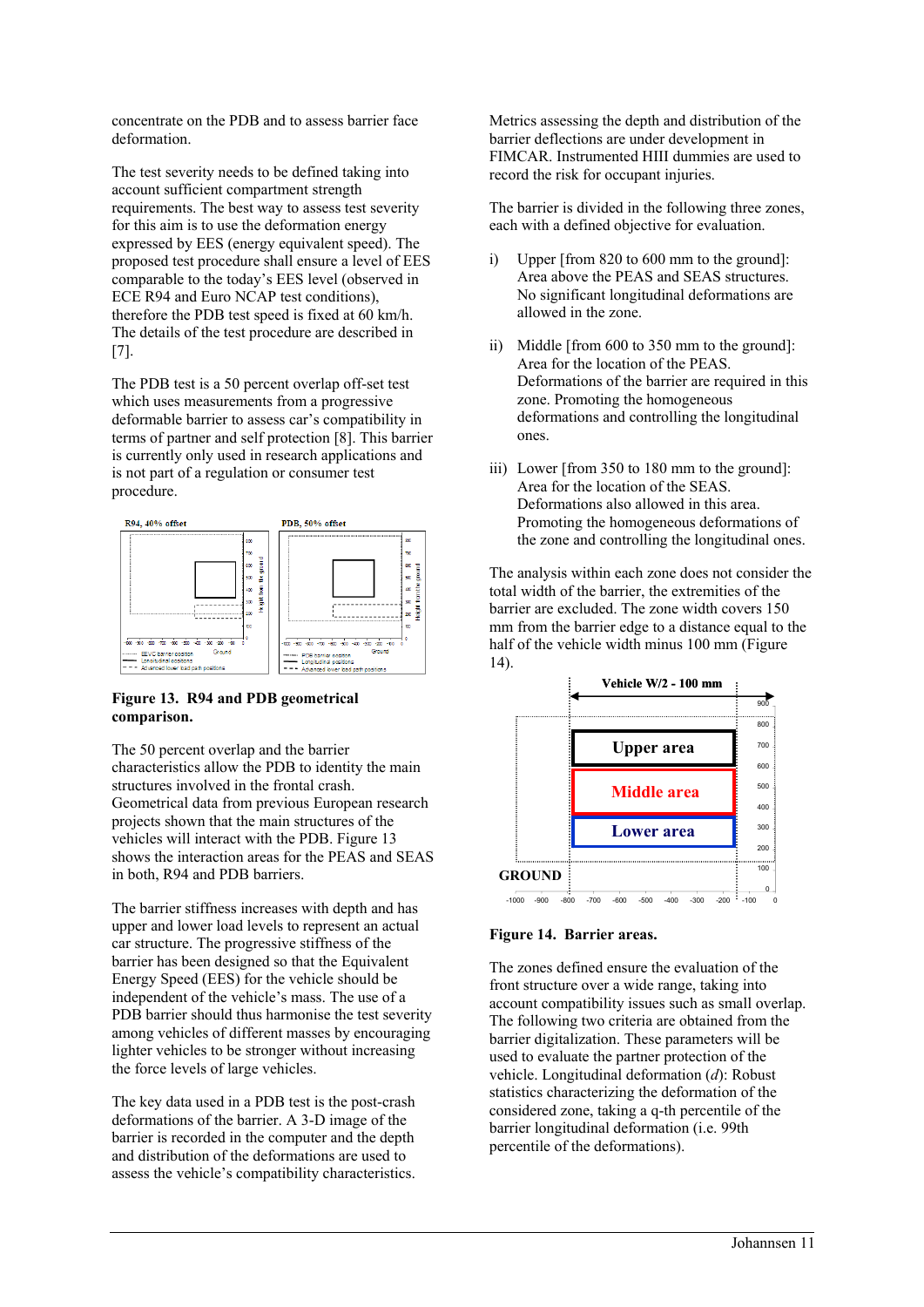i) Homogeneity (*H*): Estimation of the total amount of variation of an image, mathematically defined as the average length of contour lines of the image.

In a first stage the map (image) is filtered by an additional low-pass filter. Then, the map is normalized, so all images have the same dimension and only vertical and horizontal deformations are taken into account.

The gradient of the length is given the magnitude of change of slope. *H* is proportional to the sum of lengths of the gradient of the map at all points.



**Figure 15. Barrier axis definition.**

 **The metric** The off-set test assessment procedure was supported by a database of 37 PDB 60 tests. The barrier deformations of these tests were analysed and taken as a reference for the further metric investigations.

The database is the result of previous research projects, e.g. VC Compat. In a first stage, the barriers were classified following a subjective approach, gathering the barriers that suggest a good performance in compatibility in a first group (G1), the barriers that suggested a bad compatibility performance in a separate group (G3) and finally the barriers between G1 and G3 were classified in  $G2$ 

In a second stage, the barriers in each group (G1, G2 and G3) were classified from best to worst performance also using subjective criteria.

The subjective classification described above was used as guidance for an initial stage of the development of the metric, a good correlation between the subjective classification and the initial proposals for metric (objective method) gives a good starting point for the development of the metric.

The proposed metric will give a single score (*S*), the score being the result of a formula which combines the longitudinal deformation and

homogeneity assessments for the lower, middle and upper areas,  $d_U$ ,  $d_M$ ,  $H_M$ ,  $d_L$ , and  $H_L$ .

$$
S = f(d_U, d_M, H_M, d_L, H_L)
$$

## **Figure 16. Scoring formula.**

 $d_i$  ( $i=U$ , *M* and *L*) and  $H_i$  ( $i=M$  and *L*) scores will be calculated from the longitudinal deformation and the homogeneity criteria respectively. A sliding scale system of points scoring will be used to calculate points for each measured criterion. This involves two limits for each parameter, a more demanding limit (*higher performance*), and a less demanding limit (*lower performance*).

The proposed limits to be used in the metric were also derived from the database tests, taking the objective classification as a reference.



#### **Figure 17. Longitudinal deformation limits.**

The score, including "weighting factors" for the different sub-scores, will be developed following the priorities to evaluate the frontal compatibility.

The main structures to contribute in the frontal crash are the PEAS, therefore  $d_M$  and  $H_M$  scores are considered to have a larger weight factor than the  $d_L$  and  $H_L$ , scores of the zone where the SEAS are located. Finally, the contribution of the  $d_U$  score will depend on the level of relevance that will be considered for issues like over/under ride or eventually the aggressivity of the vehicle in a frontal/side crash.

Figure 18 shows an example of scoring formula that has been investigated in FIMCAR project, in this particular case the scores of the middle zone are sliding from 0 to 2 points and for the upper and lower from 0 to 1 point.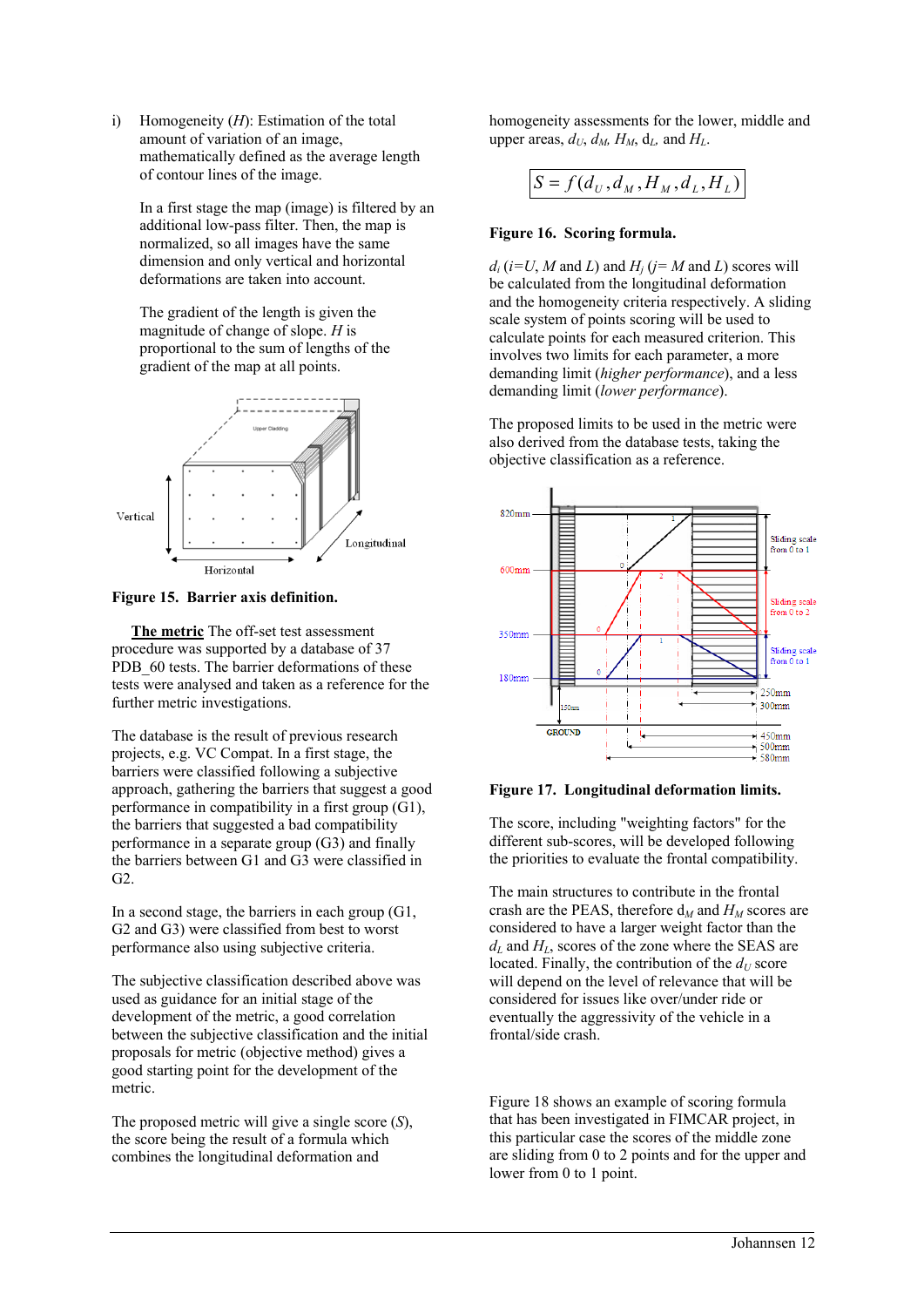$$
S = d_U + d_M + H_M + d_L + H_L
$$

#### **Figure 18. Example of scoring formula.**

In the formula, the maximum score is 7 points and the two scores of the middle area represent the 57% of the total, lower area 29% and upper area 14%.

Scoring concepts like capping limits may be considered in the metric in order to address some relevant issues detected in compatibility. Exceeding a capping limit could indicate an unacceptable high risk of a specific issue in compatibility (i.e. over/under ride) which may lead to the loss of points for that part of the score.

**Conclusion of Off-set Test Procedure** The fundamentals of the assessment method using the PDB 60 off-set test have been defined. Different metrics have been investigated for assessing compatibility issues. The investigated metrics have shown a good correlation with a subjective assessment. The metric needs to be further developed and validated using the upcoming tests that will be performed in FIMCAR project.

During the testing activities of the project, the test severity will also be investigated and validated.

#### **MDB Test Procedure**

The main aims of the MDB (moveable deformable barrier) test procedure are to address structural alignment, load spreading issues, compartment integrity and the restraint system issues (different test pulses and increased challenge for lighter cars). Except for the increased challenge for lighter cars these aims are the same aims as for the off-set test procedure using a static barrier.

Although in principle MDB tests with off-set and full width are possible, FIMCAR decided early in the process to develop an off-set MDB test only. The deformable barrier face was selected based on a theoretical review of existing off-set barrier faces. The PDB was chosen because it offered the best possibilities. The Moving Progressive Deformable Barrier (MPDB) was originally tested in Australia and has been further developed in the Netherlands [9].

As for the PDB, the MPDB test severity needs to be defined taking into account sufficient compartment strength requirements. The best way to assess test severity for this aim is to use the deformation energy expressed by EES (energy equivalent speed). However, the test severity in an MDB test is defined by the closing speed of trolley and test car and the weight relationship between both. In the initial step barrier mass was fixed at 1,500 kg and the closing speed was fixed at 100 km/h.

The mass of the trolley is based on a Swedish data showing the cumulative distribution of the vehicle fleet of Sweden in 2008 and the EU in 2005 [10].Both distributions are in-line and give an average vehicle mass of 1500kg. This is also backed up by the AE-MDB (Advanced European Moving Deformable Barrier) side impact trolley mass, which is also set to 1500kg [11].

The impact speed, angle and overlap are based on real word accident data and existing test procedures.

The baseline situation for the current R94 is a frontal car-to-car collision with both vehicles travelling at 50 km/h with an overlap of 50% and an impact angle of 0 degrees. To best represent this baseline situation, the single vehicle-to-barrier test was derived and set to 56 km/h, an overlap of 40% with an impact angle of zero degrees.

Figure 20 shows the closing speed of front-to-front car collisions based on recent accident data. A closing speed of 100km/h, in-line with the baseline test, will cover 90% of the frontal car-to-car collisions in terms of speed [Data from GIDAS, accidents from the Hannover and Dresden area in between 1999 to 2009 with no restriction on car model/age. Only front to front car to car crashes are included where the direction of force during the collision is in between 11, 12 and 1 o'clock. MAIS has been calculated on the basis of the maximum MAIS of all occupants of the subject car. Both cars are within 600 to 3500 kg curb weight and all collisions have closing speeds below 150 km/h].



### **Figure 19. Cumulative distribution of closing speed in front to front collisions.**

The combination of MDB mass and closing speed was confirmed by a test with an Opel Astra to represent a desired severity level, expressed in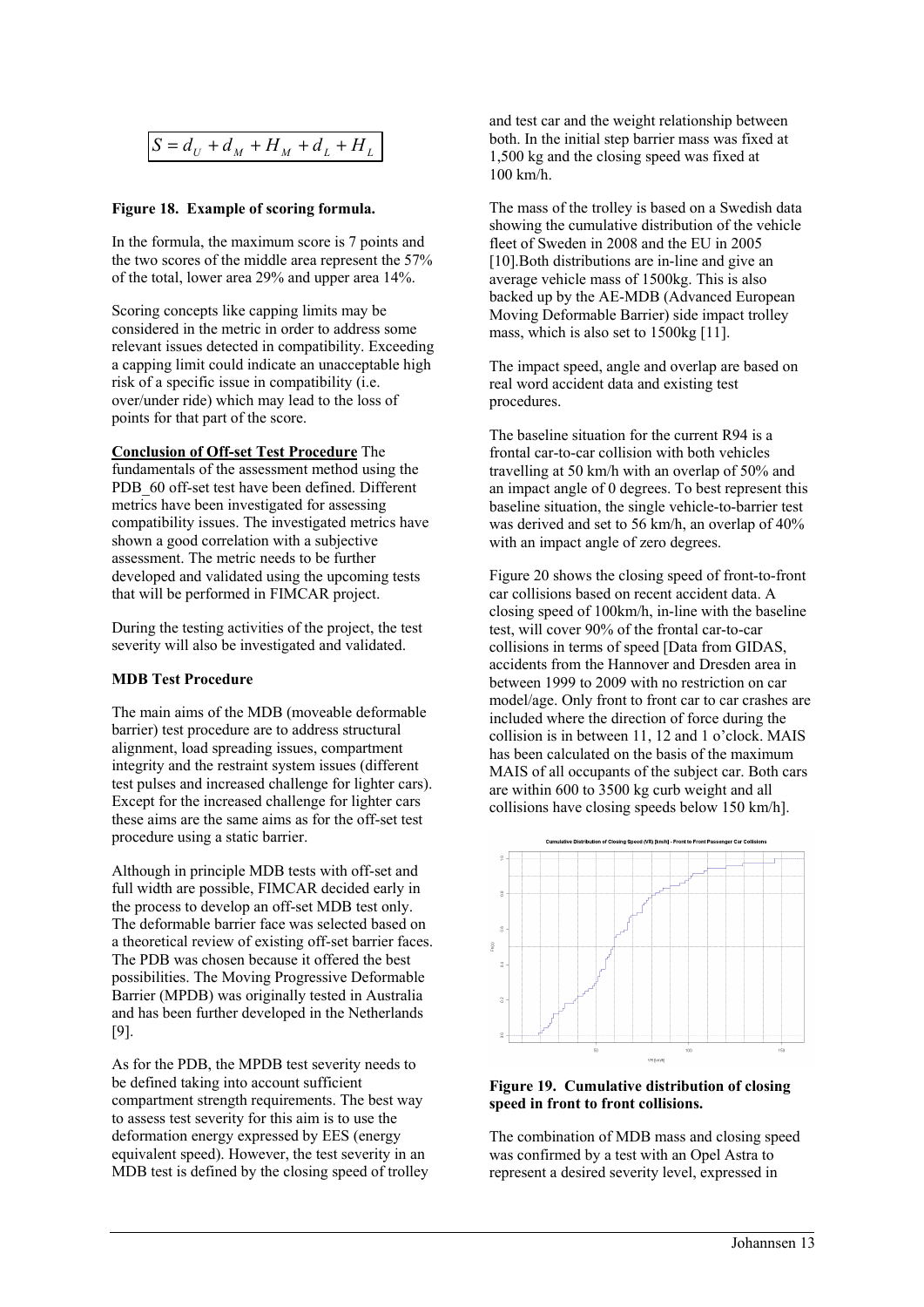EES, in mid-size cars. Currently, investigations, tests and simulations for heavy and light cars are ongoing in order to check whether or not the self protection level is sufficient for heavy cars and test severity is not too high for light cars, respectively.



**Figure 20. MPDB test with Heavy Vehicle.** 

The needs to change the test parameters, such as trolley mass or closing speed for light or heavy vehicles to adjust the severity are part of the investigations.

The MPDB will have identical assessment procedures as the PDB with the difference of impact severity related to vehicle mass. A heavy (2300 kg) vehicle experienced a crash of similar severity as the R94 test while a 1400 kg vehicle experienced a much higher test severity, approaching Euro NCAP levels.

The main compatibility assessment will be the PDB deformation, the potential metric will be identical to the PDB metric. Investigations are on-going to develop additional metrics based on typical MPD parameters such as the trolley acceleration.

## **CONCLUSIONS / OUTLOOK**

The FIMCAR project is developing a verification procedure to guide the final selection of test procedures. This program will specify the types of testing, simulation, and/or analysis that confirm the test procedures address specific aspects of compatibility. These procedures will be applied in the final year of the project to both select the candidates and finalize their assessment criteria.

The current proposal from FIMCAR is that a full width and offset test procedure will be developed together as a compatibility assessment approach. There is no clear answer yet as to which full width and offset candidate is best.

For the full width test promising metrics are available for both FWRB and FWDB to control structural alignment, which is the first and basic step towards compatibility. Next steps will be to decide on performance limits, validate with real world accident data and crash tests, confirm test severity and estimate the benefit. The development of LCW specification and certification procedure is ongoing.

For the off-set test in principle a stationary PDB or an MPDB test are possible. Metric development for the PDB for the assessment of aggressive structures is promising. In case metric development for the PDB is not successful, the current ODB used in ECE Regulation 94 is a fall back solution. The final FIMCAR assessment approach proposal is expected to be published in Autumn 2012.

## **ACKNOWLEDGEMENTS**

The paper is written on behalf of the members of the FIMCAR project. The FIMCAR project is cofunded by the European Commission under the 7<sup>th</sup> Framework Programme (Grant Agreement no. 234216). The members of the FIMCAR consortium are: Technische Universität Berlin, Bundesanstalt für Straßenwesen. Chalmers tekniska hoegskola AB, Centro Recerche Fiat S.C.p.A., Daimler AG, FIAT Group Automobiles Spa, Humanetics GmbH, IAT Ingenieurgesellschaft für Automobiltechnik mbH, IDIADA Automotive Technology SA, Adam Opel GmbH, Peugeot Citroën Automobiles SA, Renault s.a.s, TNO, TRL Limited, UTAC, Volvo Car Corporation, Volkswagen AG, TÜV Rheinland TNO Automotive International BV.

Further information is available at the FIMCAR web site www.fimcar.eu.

This paper used accident data from the United Kingdom Co-operative Crash Injury Study (CCIS) collected during the period 2000-2009. CCIS was managed by TRL Limited, on behalf of the DfT (Transport Technology and Standards Division) who funded the project along with Autoliv, Ford Motor Company, Nissan Motor Company and Toyota Motor Europe. Previous sponsors of CCIS have included Daimler Chrysler, LAB, Rover Group Ltd, Visteon, Volvo Car Corporation, Daewoo Motor Company Ltd and Honda R&D Europe (UK) Ltd. Data was collected by teams from the Birmingham Automotive Safety Centre of the University of Birmingham; the Transport Safety Research Centre at Loughborough University; TRL Limited and the Vehicle & Operator Services Agency of the DfT.

Further information on CCIS can be found at http://www.ukccis.org

The FIMCAR development of FWRB metrics was supported by JMLIT and Nagoya University by offering test data combined with the corresponding geometrical data of the respective cars. Members of the FIMCAR project want to thank JMLIT and Nagoya University for their contribution.